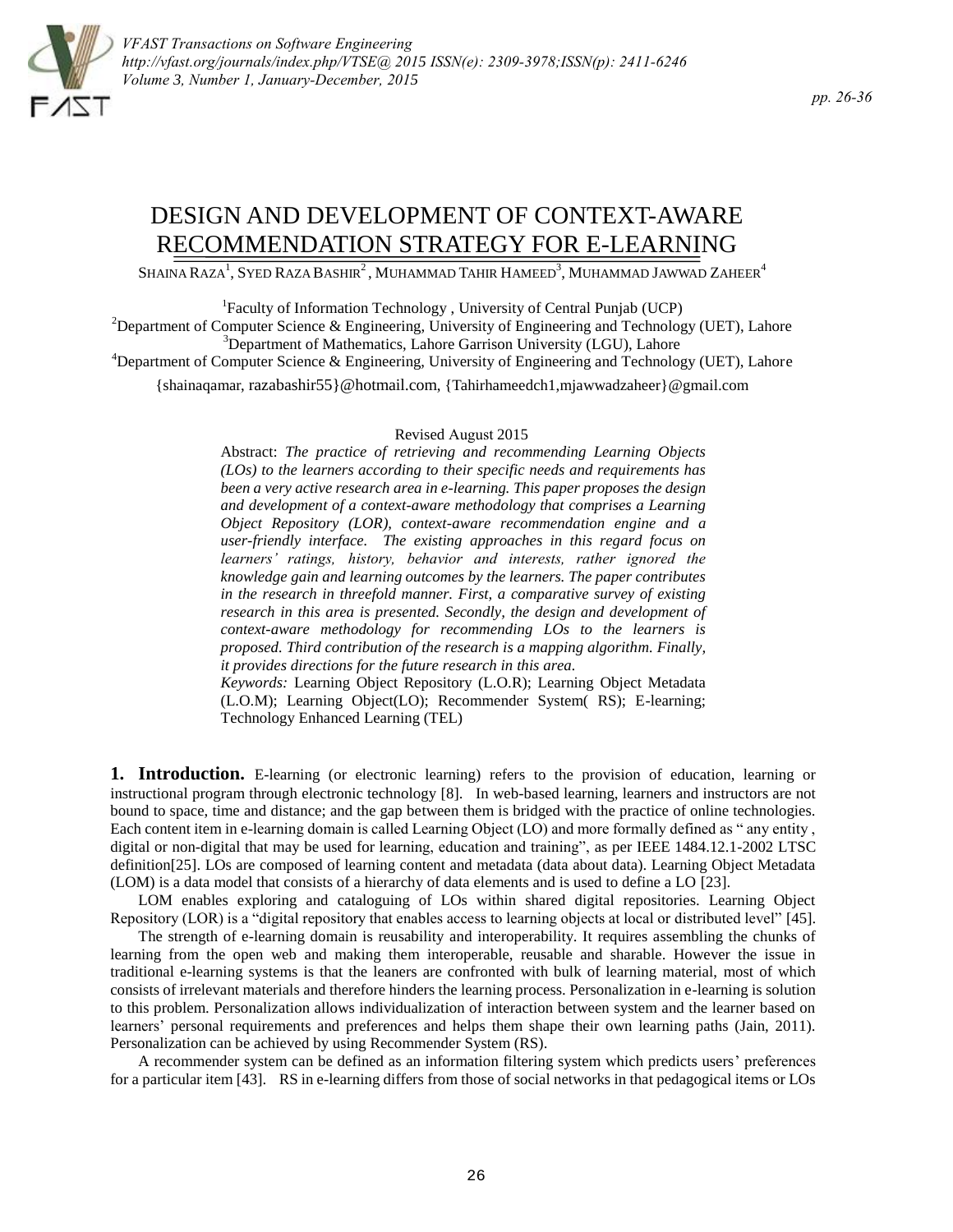are recommended to the learners (consumers) based on their characteristics and attributes. Things that interests learners may not be pedagogically appropriate for them therefore e-learning RS consider not only learners' interests but also their assessment mechanism. For example, there is no sense of recommending a technical paper to a first semester undergraduate student or a popular magazine to a PhD student. Unlike RS in e-commerce, it is very important to keep a pedagogically ordered list of recommendations because the decision of making the best choice cannot be left at learner"s end.

The concept of context in RS is gaining popularity in E-learning initiatives and can be more formally defined as "any information that features the situation of an entity" [1]. Therefore, a new RS i.e. Context-Aware Recommender Systems (CARS) has evolved recently to demonstrate the potential contextual recommendations in web-based learning [55]. This paper presents a context-aware recommendation strategy to make intelligent recommendations to the learners based on their characteristics with particular focus on assessment parameter.

**2. Background.** E-learning initiatives invested much in terms of budget, technology, software certificates, content development, content delivery ,setup, teaching strategies, training ,practices and maintenances to provide a replacement to traditional classroom system [8]. Despite all these efforts, the dropdown ratio of e-learning is much higher as compared to traditional system. The major loopholes in typical e-learning systems are as:

- i. LORs in typical e-learning systems are static i.e. learning content has to be pre- loaded in them .
- ii. Attempting to load LORs dynamically from open web will create overwhelmingly huge storage with limitless choices
- iii. The system suffers from the inability to satisfy heterogeneous pedagogical needs of the learners. One of the possible solutions to aforementioned problems is to make use of RS.A survey on types of recommender systems is summarized as in table 1:

| <b>RS</b>                       | <b>Definition</b>                      | <b>Advantage</b>                       | <b>Disadvantage</b>          |
|---------------------------------|----------------------------------------|----------------------------------------|------------------------------|
| <b>Collaborative</b>            | make assumptions based                 | No need<br>analyze<br>to               | Cold<br>start(requires       |
| filtering (CF)                  | collaborative<br>past<br><sub>on</sub> | make<br>to<br>content                  | abundant<br>data<br>to       |
| (Goldberg, 1992)                | ratings of similar users               | suggestions.                           | recommend)                   |
|                                 |                                        | Recommendations                        | Sparsity<br>(majority)<br>of |
|                                 |                                        | can be pre-computed in                 | items are never rated)       |
|                                 |                                        | advance                                | Ramp<br>up problem:          |
|                                 |                                        |                                        | needs sufficient number      |
|                                 |                                        |                                        | of users and ratings.        |
| <b>based</b><br><b>Content</b>  | Assumptions are based on               | Independent<br>of other                | is<br>analysis<br>Content    |
| (CBF)<br>&<br>(Pazzani          | similar<br>the<br>content              | users                                  | limited                      |
| <b>Bilsus 1997, Basu, 1998)</b> | properties between an item             | No<br>first-rater                      | New user problem             |
|                                 | and a user's profile                   | problem                                |                              |
| <b>Context-aware</b>            | Recommendations<br>are                 | Can deploy other RS                    | Incorporating context        |
| (Adomavicius, 2011)             | based on the contextual                | approaches along with<br>context       | is not a simple thing        |
|                                 | information ( time, space,<br>mood,    |                                        |                              |
|                                 | environment, system etc.)              |                                        |                              |
| Knowledge<br>based              | <b>Based</b><br>explicit<br>on         | No ramp-up problem                     | Needs prior knowledge        |
| (Trewin & Shari, 2000)          | knowledge<br>of<br>user's              | Don't depend<br>on                     | of items<br>and<br>users's   |
|                                 | information,<br>product                | large statistics of data to            | needs                        |
|                                 | other<br>features<br>and               | make suggestions                       |                              |
|                                 | contextual parameters to               |                                        |                              |
|                                 | generate reasoning to find             |                                        |                              |
|                                 | out which item meets                   |                                        |                              |
|                                 | user's needs                           |                                        |                              |
| <b>Demographic</b>              | Recommendations are                    | No need of history of Limited accuracy |                              |
| (Krulwich 1997)                 | made on the personal data              | ratings<br>prior<br><b>or</b>          | Needs textual reviews to     |
|                                 | (e.g. social statistics of             | knowledge                              | improve accuracy.            |
|                                 | general population) and                |                                        |                              |
|                                 | items are classified into              |                                        |                              |
|                                 | user classes.                          |                                        |                              |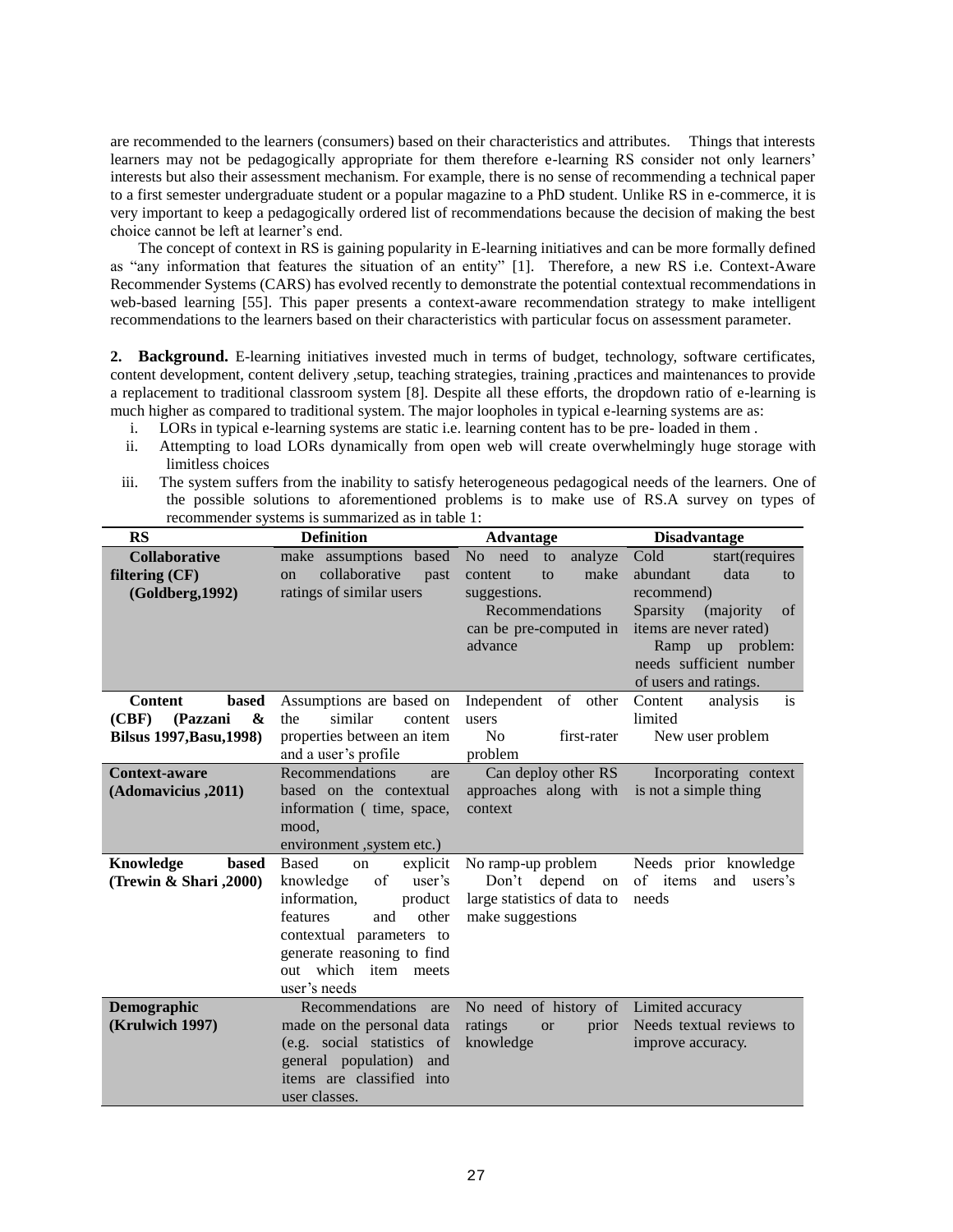| <b>Constraint-based</b><br>(Felfernig, 2008)                                                               | Recommendations<br>are<br>bound<br>certain<br>to<br>conditions                                                                       | Successful where items<br>complex,<br>are<br>infrequently purchased<br>and many features are<br>known<br>not<br>to<br>customers.  | Often<br>neglect<br>users'preferences                                                             |
|------------------------------------------------------------------------------------------------------------|--------------------------------------------------------------------------------------------------------------------------------------|-----------------------------------------------------------------------------------------------------------------------------------|---------------------------------------------------------------------------------------------------|
| <b>Hybrid</b><br>(Wang, 2003)                                                                              | Combines a number of<br>techniques most popularly<br>CBF and CF                                                                      | Covers<br>the<br>short-comings of one or<br>more techniques                                                                       | Complex to design                                                                                 |
| Tag-aware<br>(Zhang, 2011)                                                                                 | Recommends user tags to<br>assist in annotating items.                                                                               | <b>Works</b><br>well<br>where<br>Timeliness is an issue.                                                                          | 3-dimensional<br>recommendation function<br>needs to be reduced to<br>2-Dimensional               |
| Time-<br>aware<br>(Campos, 2014)                                                                           | Includes time dimension in<br>user-modelling<br>and<br>recommendation function                                                       | Time when user rated<br>the item is useful                                                                                        | user-item<br>rating<br>computational is costly                                                    |
| <b>Federated RS</b><br>(L. Zhou , 2012)                                                                    | rich<br>of<br>set<br>that<br>recommendations<br>depends<br>users'<br>on<br>interaction with distributed<br>environment and resources | provides centralized<br>access<br>point<br>for<br>resources                                                                       | needs<br>complex<br>algorithmic approach to<br>efficiently<br>combine<br>different search results |
| <b>Location-aware RS</b><br>(Levandoski<br>2012,<br>Symeonidis,<br><b>Ntempos</b><br>& Manolopoulos, 2014) | uses spatial ratings<br>to<br>produce recommendation<br>function                                                                     | techniques<br>these<br>are<br>scalable and efficient                                                                              | dependent on location<br>therefore<br>future<br>predictions are<br>not so<br>effective            |
| <b>Case-based</b><br><b>Reasoning(CBR)</b><br>(Derek, 2005)                                                | recommendations<br>Make<br>by reusing the statistics of<br>similar<br>and<br>already<br>products<br>suggested<br>or<br>sample cases  | Ability<br>match<br>to<br>users' preferences in the<br>recommendation cycle<br>Recyle the process if<br>the user is not satisfied | Which case is to be<br>selected is often unclear<br>and undefined                                 |
| <b>Semantic RS</b><br>(Peis, 2008)                                                                         | Make use of knowledge<br>base that is usually defined<br>as ontology                                                                 | Promising in terms of<br>short-term<br>and<br>mid-term results                                                                    | Needs support of a<br>number of supporting RS<br>techniques                                       |

**Table 1**: Types of Recommender Systems

Various applications of RS can be seen in e-commerce, web, travel , mobile phone technology , healthcare , TV, tourism , music, movies and many other fields. Majority of researchers have employed various techniques as mentioned in table 1 to propose different RSs. A number of diversified RSs are also implemented in e-learning. Tang & Gordon [52] are reported to be the first ones to propose a smart adaptive RS for e-learning environment. Verbert[36] and Manouselis [35] presented a number of surveys on various RS in e-learning during the last decade. To summarize; a survey of various RS techniques in e-learning is given in table 2:

| RS            | <b>Method</b> applied                  |
|---------------|----------------------------------------|
| Collaborative | memory-based [10]; [13]; [36]<br>٠     |
| filtering(CF) | association rule mining [60]<br>٠      |
|               | Pearson-correlation based [10]<br>٠    |
|               | user-based and item-based CF [54]<br>٠ |
|               | multi-attribute CF algorithm[38]<br>٠  |
|               | cosine matrix factorization [57]<br>٠  |
|               | CF, tags, concept maps [26]<br>٠       |
|               |                                        |
|               |                                        |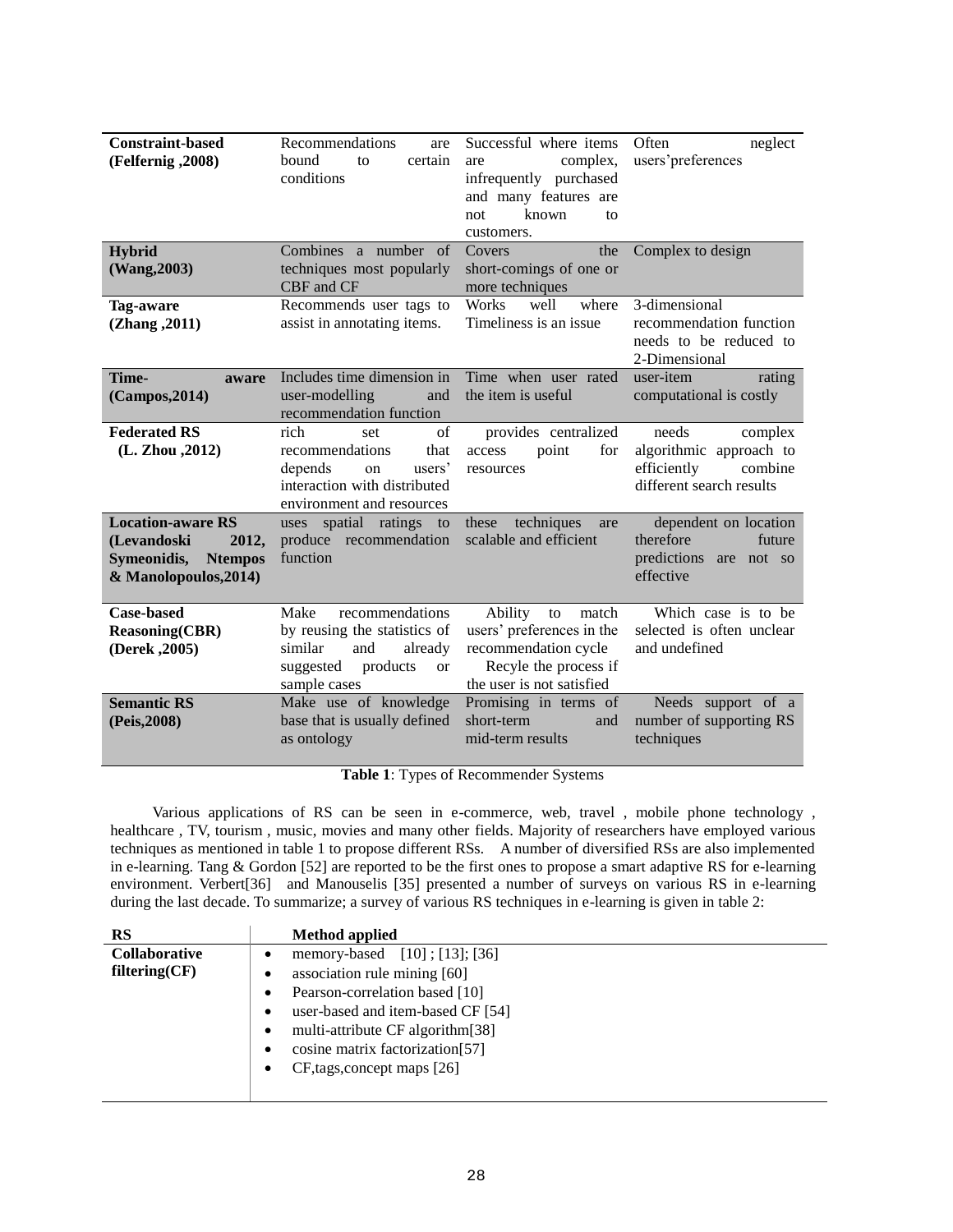| <b>Content based</b>       | machine learning techniques [33]                                                                                          |  |  |
|----------------------------|---------------------------------------------------------------------------------------------------------------------------|--|--|
| filtering (CBF)            | Vector space model[21]                                                                                                    |  |  |
|                            | Vector space model[27]<br>٠                                                                                               |  |  |
| <b>Semantic based</b>      | Ontology and knowledge base [42]<br>$\bullet$                                                                             |  |  |
|                            | Personalized relevance measure, context aware recommendation, ontology based<br>$\bullet$<br>with $CF[11]$                |  |  |
|                            | Personalized hybrid RS, ontology, CF without rating [40]                                                                  |  |  |
|                            | memory-based & model-based CF, hybrid fuzzy-genetic approach[3]                                                           |  |  |
|                            | ontology, Singular Value Decomposition(SVD), data mining techniques[16]<br>$\bullet$                                      |  |  |
| <b>Hybrid</b><br>filtering | CBF and CF, crawling and indexing techniques, Web usage mining techniques<br>(clustering and association rule mining)[27] |  |  |
|                            | CBF,CF, attribute-based approach ([46][58]<br>$\bullet$                                                                   |  |  |
|                            | Relational filtering , profile-based filtering, CF techniques [34]                                                        |  |  |
|                            | matrix factorization techniques, user-to-user collaborative recommendation<br>$\bullet$                                   |  |  |
|                            | algorithm[12]                                                                                                             |  |  |
|                            | probabilistic language modeling & automatic text summarization techniques [59]<br>$\bullet$                               |  |  |
| Personalized/Adap          | CF and item response theory [14]<br>٠                                                                                     |  |  |
| tively                     | Fuzzy item response theory[15]                                                                                            |  |  |
|                            | Item response theory and artificial neural network [6]                                                                    |  |  |
|                            | genetic algorithm and case-based reasoning [24]<br>٠                                                                      |  |  |
| data mining                | Bayesian belief network (Kumar, 2005, p. 685-687)<br>$\bullet$                                                            |  |  |
|                            | Apriori prefix span algorithm , Nearest neighborhood algorithm and preference<br>$\bullet$                                |  |  |
|                            | matrix[46]                                                                                                                |  |  |
|                            | Web mining approach[44]<br>$\bullet$                                                                                      |  |  |
|                            | Empirical research using data mining methods and visualization<br>tools $[48]$<br>٠                                       |  |  |
| <b>Context aware</b>       | analysis of existing TEL RS and their possible dimensions[54]<br>$\bullet$                                                |  |  |
|                            | Context-aware method, CF and association mining[56][39]<br>$\bullet$                                                      |  |  |
|                            | Proactive algorithms [20]<br>$\bullet$                                                                                    |  |  |
|                            |                                                                                                                           |  |  |

**Table 2**: Recommender Systems in e-learning

*Problems with existing RS techniques in e-learning.* The first group of related works discusses CF techniques which proved to be quite useful as it generates information by considering the suggestions of other related users. However it suffers from data sparsity and cold start problem i.e. insufficient new item's ratings [49]. Verbert[36] applied CF algorithms to obtain learner's preferences in e-learning environment . The experimental study highlighted the data sparsity issue using this technique. The authors also recommended a solution to this issue that makes use of a collection of adequately massive datasets to capture learner"s behavior. Data sparsity has also been pointed as a major problem in CF by Wen & Wang [56] who proposed to use cosine similarity in replacement to inner product for sparse user/item matrix. Experiments by Wen [57] shows that there is no need of auxiliary dataset as is required by Verbet & Duval[54] approach .But cosine similarity has the overhead of computing explicit score normalization [17]. However, RS in e-learning can benefit from multi-attribute CF algorithms as they are capable of parameterizing multiple rating data captured from numerous online portals[38]. But the multi-attribute CF is biased towards clustering users and resources and ignores the dissimilar characteristics of alike users which eventually lead to recommendation deviation [32].

 The second group of related works is about content based RS that are implemented in e-learning. A key issue of CBF is over-specialization due to which only those items are recommended to the users that score high against user's profile .In general practice, items similar to those which have already been rated by the user should also be preferred [33]. Ghauth & Abdullah [21] proposed a new e-learning RS that uses CBF technique, good learner's rating and pre-test to post-test to get feedback from the user. However the proposed methodology is prone to **'cold start'** problem and the authors suggest using better approach in future. Khribi, Jemno and Nasraoui[27] proposed an automatic RS that uses learners' browsing histories and preferences. They used web usage mining techniques along with CFB and CF algorithms to make recommendations. The shortcoming in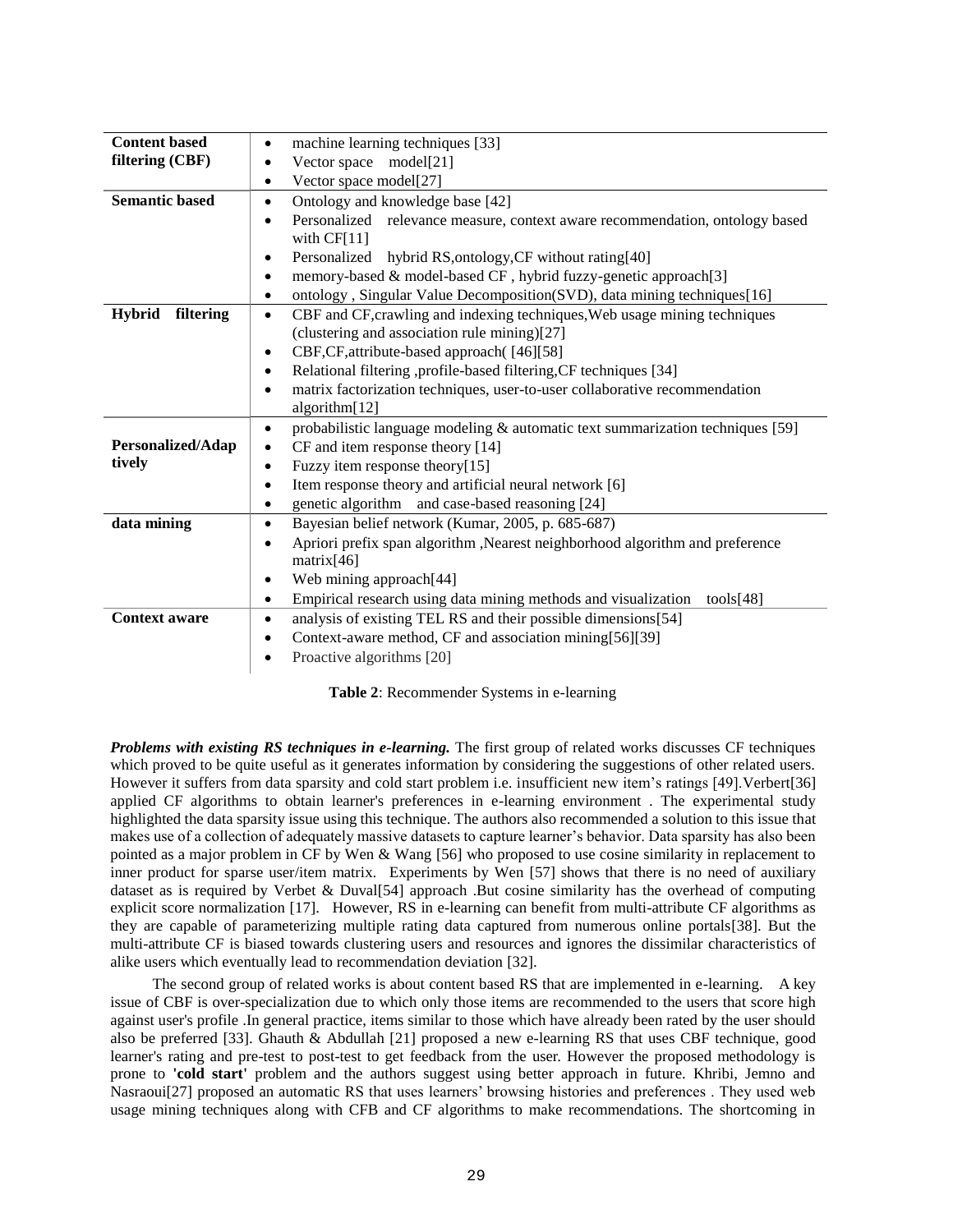their proposed methodology is that there is need to improve the learner"s model by including learners" preferences, pedagogical level and profiling information.

 The third group of related works deals with semantic based RS in TEL. Semantic RS allows dynamic contextualization and limits the "cold start" problems that are typical of other RS [40] however the approach is deficient in distribution environment and a generic domain. Cantador [11] presented a RS that uses CBF and CF models with addition to semantic context aware recommendation approach. Typically the recommendation engine doesn"t take into account those news items that are related but not directly addressed by the profiles. The proposed approach makes use of ontology with additional weight concepts and the running context but rather ignored users" preferences. Nadolski [40] contributed by creating a simulation environment for informal learning networks in which he compared different variants of recommendation algorithms in a hybrid RS. The semantic approach is also used by Al-Shamri [3] and Cobos[16] together with multiple information retrieval techniques.

 In addition to this, multiple RS are being proposed in e-learning that uses hybrid approach to recommendation algorithms. Khribi [27], Salehi [46] and Wen & Fang [58] used hybrid version of CF and CBF approaches in their RS proposals but what is missing in the aforementioned models is the lack of ability to recommend appropriate learning content to the learners according to their learning outcomes. Menderia (2013) and Capuano [12] proposed integrating hybrid RS with e-learning environment however there is need to improve rating function to make better recommendations.

Personalization in e-learning involves learners" preferences; behavioral patterns and interests but often learner's ability and content difficulty are ignored. Chen [14][15] and Baylari [6] proposed personalization collaborated with item response theory to provide individual learning paths to the learners. Both systems emphasize on learner's ability but the latter one supersedes the former by incorporating learner's learning problems using artificial neural networks. MJ Huang [24] adds to the personalization research by employing genetic algorithm and case-based reasoning to provide individualized optimal learning paths. However limited research is available on such learning behaviors and learning activity patterns.

Knowledge Discovery and Data Mining (KDD) is the discipline that deals with the process of extracting knowledge from data. With the advent of e-learning, researchers begin investing various KDD methods to improve the underlying systems[44,46,48]. A hybrid approach (CBF and CF) proposed by Kumar [29] implements Markov model to evaluate qualitative LOs. The proposed approach differs from its contemporary ones in that it makes use of Bayesian Networks to compare the learning object quality reviews to overcome any deficiencies. Salehi [46] proposed a hybrid RS that implements sequential pattern mining approach and CBF methodology using Apriori and prefix span algorithms respectively. The proposed framework makes an attempt to discover latent patterns of the learning content particularly from the perspective of learners" attributes. As an extension to their previous research, Salehi [47] make use of weighed, cascaded and hybrid methods to generate recommendations. Comparative to other traditional RS algorithms, the results outperforms in terms of precision, recall and other evaluation metrics.

The literature shows that there are few CARS available for e-learning. Verbert [36] , Manouselis [35] presented a survey of recent CARS that are being implemented in e-learning and therefore invites researchers to drive contextualization in e-learning. Henceforth, their research outlines future directions and challenges for the deployment and validation of CARS. It emphasizes that leaners" preferences are influenced by multi-dimensional contexts [51].Berri [7] contributes to contextualization by differentiating between technical (operational devices) and learners" (aims, goals ,background , assessment levels) context elements. Gallego [20] argues that LOs recommendations should be proactively pushed to the learners according to the context without their explicit feedback. Mayeku &Betty [39] emphasized that human intelligence cannot be fully replaced by absolute machine control, therefore context-awareness can be used to support engaged learners" experience. Tang & Gordan [52] being the first ones who proposed a RS for e-learning almost a decade ago, came with a newer proposal in the same field[51]. They argued that multi-dimensional recommendation function, though complex in nature produces better results on a diversified group of learners as compared to CF techniques. Thus, CARS seems to be most fruitful when it comes to effective personalization.

In this research, a context-aware recommendation methodology is proposed that is based on dynamic assessment mechanism and learners" feedback. Similar to previous related work, learners" preferences shall be considered foremost with the addition of their evaluation and assessment mechanism.

**3. Proposed Methodology** The proposed system consists of a database, recommendation and an interface layer. The database layer includes a LOR and their metadata record that suffices the purpose of retrieval, reusability, interoperability and sharing. Repository software can be created either by the instructional designers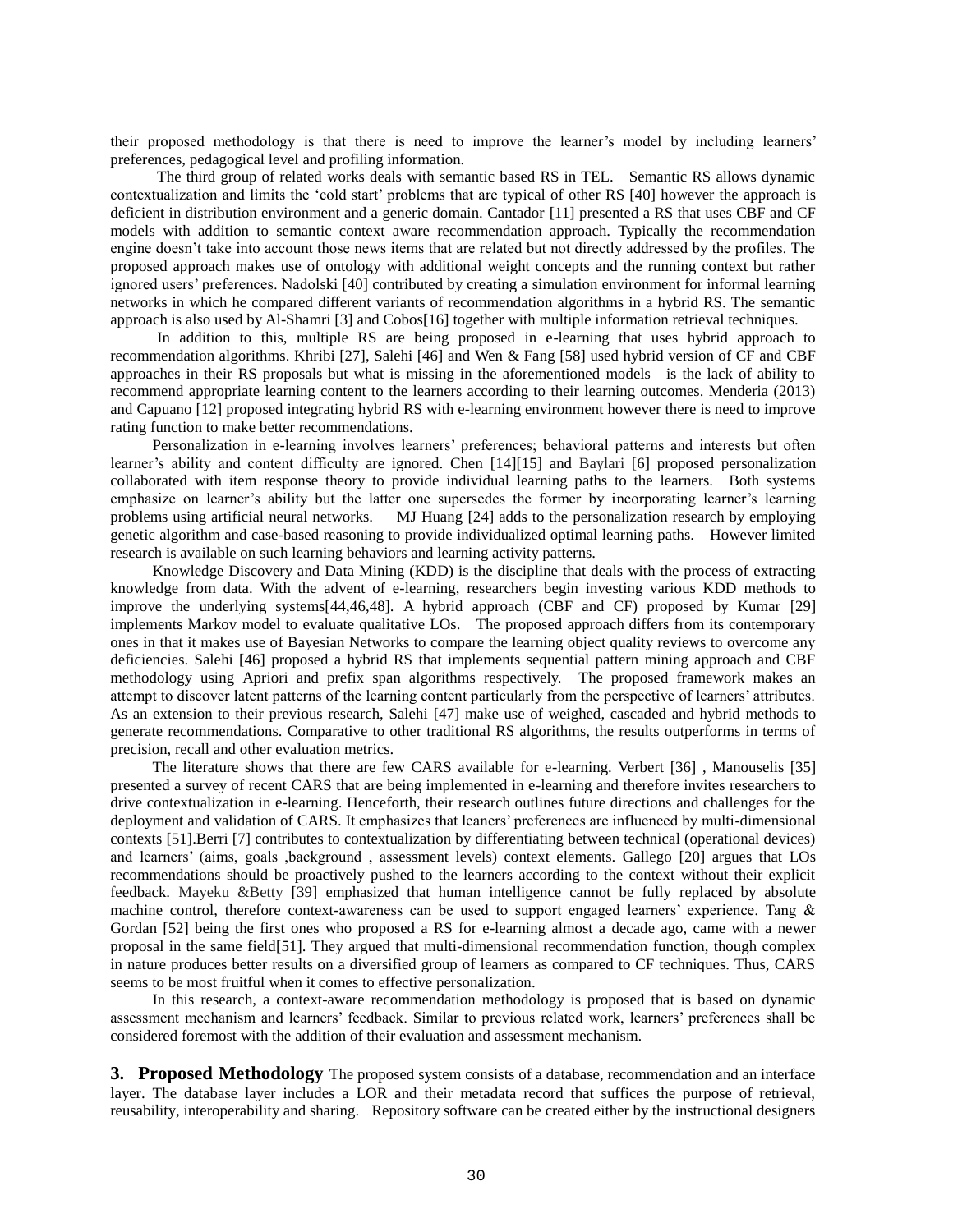or they can use third party software to avail the educational economy. Taking inspiration from Biletskiy [9] for how to create a LOR , a crawler is used for massive downloading of LOs along with their metadata. In this case, Apache Nutch [4] is used to crawl on the web and Apache Solr for providing indexing. The middle layer is the recommendation layer that uses context-aware methodology to further improve, customize and rank search results from LOR. The RS layer explores its functionality through a Graphical User Interface (GUI) that allows an easy to use and interactive environment. A general description of the proposed framework is shown in the figure 1.



**Figure 1**: Overall Proposed System

## *a. Context Aware Methodology for Recommendation of Learning Objects*

- i. **Context in RS in e-learning.** The concept of 'context' in RS for e-learning differs substantially from other fields. Apart from generic factors such as location, time, environment, current activity etc., it also includes individualized learner"s learning paths, collaborations, learning history, timing, moods and behavioral patterns [2]. This paper puts forward another important contextual element that is often ignored in education based RS i.e. assessment and evaluation mechanism pertaining to a particular learner.
- ii. **Initial Input.** The model begins with the initial input of calculating main contextual values pertaining to the learners. Typically a recommendation function can be viewed as a prediction problem which takes as input user profile and a target item and predicts users" rating for that item [2]. The recommendation function is defined in equation 1 as:

#### R: User x Items  $\rightarrow$  Ratings (1)

Unlike traditional models, CARS incorporates additional information to approximate users" preferences on unseen items. In e-learning, context-awareness provides more information about a learner in order to make more accurate and personalized recommendations. This leads to a multi-dimensional recommendation [2] function as shown in equation (2):

#### *R: User x Items x Contexts*  $\rightarrow$  *Ratings* (2)

Here 'contexts' represent consists of not only explicit users' preferences but also latent factors derived from the observations of users" actions and environment.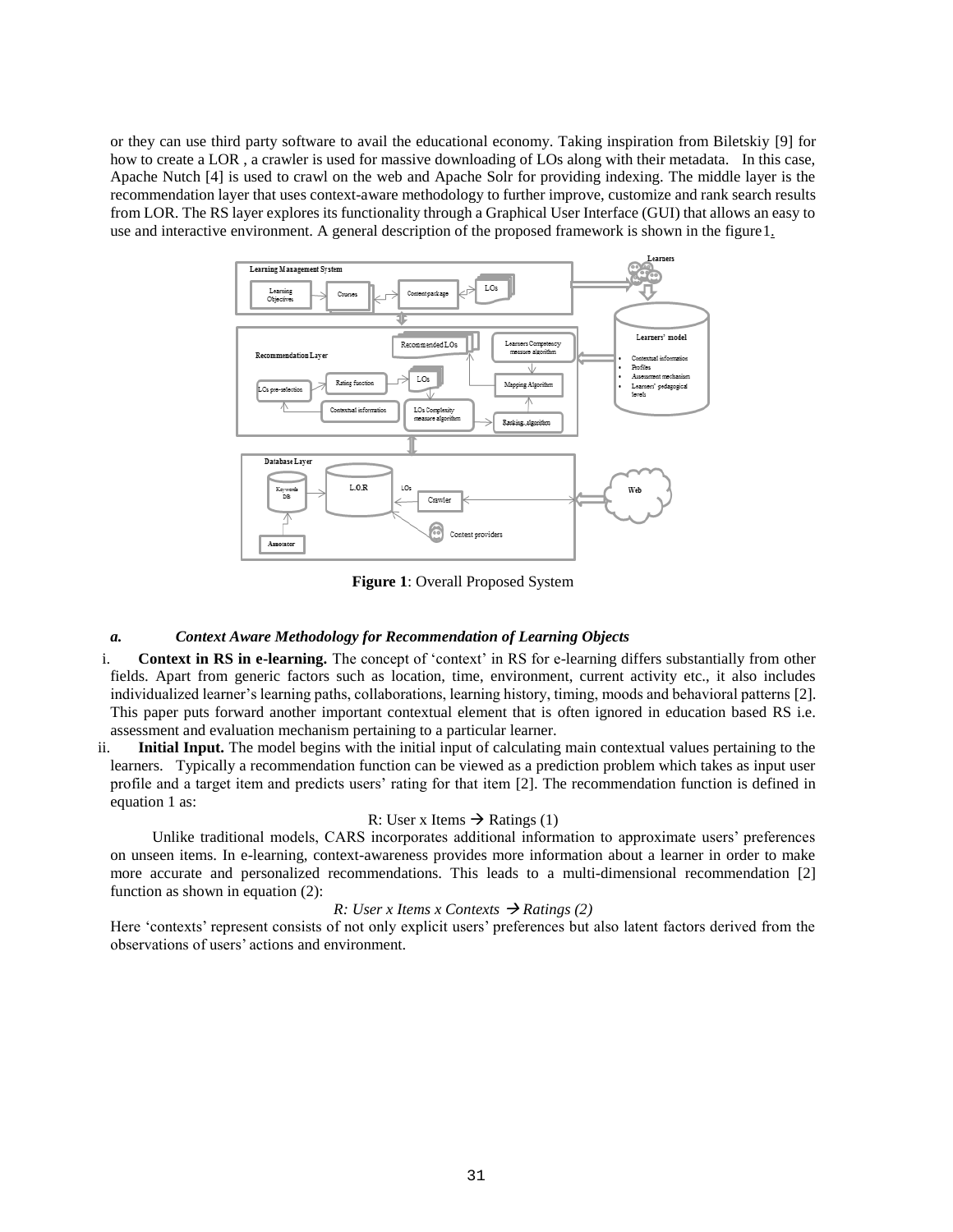iii. **Representing and Modelling Context.** There are three major approaches to obtain contextual information i.e. explicit, implicit or inferred from observed data [2] . Those contextual factors whose values are known at the time of recommendation are known as explicit factors (e.g. in case of purchase, when, where and with whom the purchase is made). Explicit information can be gathered either directly or through other elicitation means. Implicit contextual factors are those which are gathered from the observed data or the environment (e.g. spatial, temporal, surrounding etc.). Contextual information can also be inferred using statistical or predictive models (e.g. the frequency a user is changing the mode of his activity etc.). There exist two algorithmic paradigms to incorporate contextual information into RS [2]:

**Contextual pre-filtering(PreF):** contextual information is used in prior to filter out irrelevant ratings before computing recommendations

**Contextual post-filtering (PoF)**: contextual information is used after the of application recommendation.

Given the learners" problem, the most suitable contextual approach would be PoF, since PreF method could narrow down the exact context in the proposed architecture. Another key issue is how to produce ratings i.e. explicitly or implicitly. Seeing the nature of the problem, implicit manner of getting ratings would be a better approach. A latent predictive model is to be used by RS to estimate unknown ratings and unobservable contextual variables.

- iv. **Evaluating Learning Material.** The system also proposes a module that classifies LOs according to their difficulty index. The objective of this module is to find, quantify and rank document according to their complexity level. According to IEEE 1484.12.1 – 2002 standard, LOs are defined as "any reusable digital entities (audio ,video ,text ,image etc.) that may be used for learning, education and training" (IEEE LTSC) [25]. They need to be classified according to their difficulty index so that they can be later recommended to the leaners based on their evaluation. E.g. a learner that is classified as being "A" grader should be recommended those LOs whose difficulty index is highest or relatively higher. A simple approach to classify LOs for the proposed system is defined as in the subsequent sub-sections.
- v. **Annotation of Los.** Extracting relevant metadata tag e.g. "Educational" element (IEEE LTSC) from Learning Objects Metadata (LOM) profile which are embedded with XML binding in LOR. This is useful method for both textual and non-textual LOs or part of them.
- vi. **Readability Index.** Sometimes it becomes necessary to strictly find the exact difficulty index of a LO that majorly constitutes the textual data. The readability assessment metrics are therefore applied on such LOs. Here readability refers to the comprehensiveness and ease of the reading material. There is a number of readability metrics [18] proposed in the literature. They are being classified as being classical and modern The traditional readability metrics includes these famous formulae: Flesch Reading Ease formula, Flesch-Kincaid Grade Level, Fog Scale, SMOG Index, Coleman-Liau Index ,Automated Readability Index, Laesbarhedsindex , New Dale Chall, Powers-Sumner-Kearl Readability Formula, RIX, Kandel & Moles[62]. The modern research in readability measures includes strain index(2007), McAlpine EFLAW (2004), Fernandez-Huerta measure (2008), Hayashi / Tateisi(1992), Douma, (1996), Lexile measure(2011), Coh-metrix indices (2010), DeLite system for German (2006),Gulpease Index (1988), Degrees of Reading Power (DRP) (1981)and naïve bayes[62].
- vii. **Evaluating Learners.** Students are being assessed on different levels e.g. advanced, mediocre and beginners. A number of instruments are used to assess their competency e.g. Class tests, Moderated Discussion Boards(MDBs),examination ,experimental exercises, analysis of videotaped interviews ,tutorial problems, simulation exercises ,essay questions ,GPA, help-seeking and other behavior. Learners are assessed by conducting pre-tests (two-tailed) to post-tests (one-tailed) in the learning environment.
- viii. **Mapping Algorithm.** An important algorithm in this paper is to map clusters of LOs, categorized according to their complexity level, to the clusters of learners, grouped according to their competency levels. Therefore a mapping function is designed that has the following set of steps: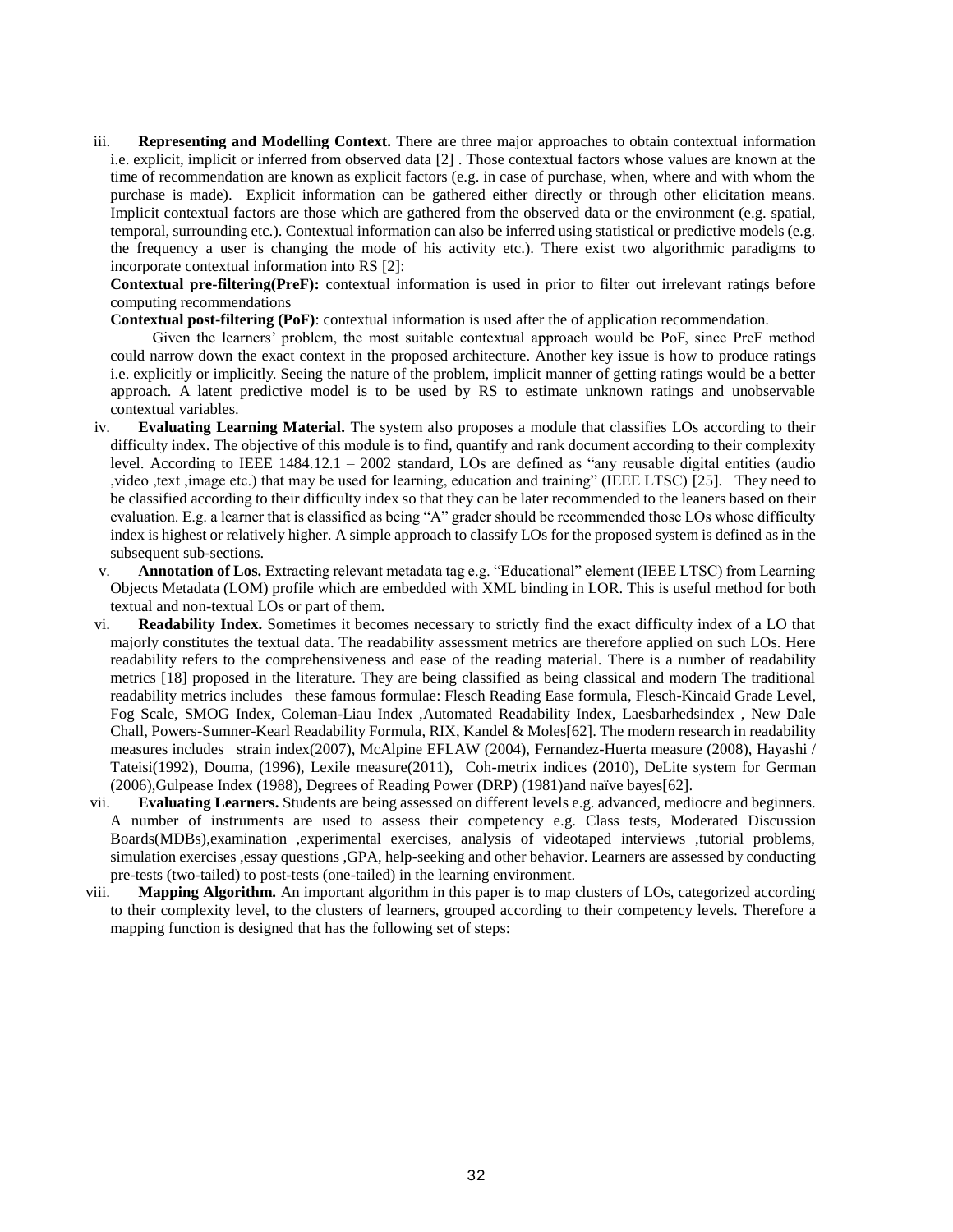- 1. calculate rating for a given learner
- 2. calculate competency level of the learner
- 3. calculate difficulty index for each LO selected in the pre-selection phase from the repository
- 4. generate LO recommendations according to the prediction value /rating of learner and make a recommendation list
- 5. map the competency level of the learner with the difficulty index of LO selected from the recommendation list
- 6. select top N LOs from the mapped list
- 7. show final recommendations to the learner

**4. Conclusion.** This paper presents a context-aware methodology to be implemented in the e-learning environment. A distinctive feature of this proposal is that it takes into account learners" assessment alongwith other contextual attributes pertaining to the learner. Mapping learners" competency level with the classified LOs is a key challenge to be met in this study. In short, this proposal outlines a number of key ideas that need to be explored for the purpose of sufficing the e-learning environment in real sense. In future, an extensive survey of Top-N algorithms will be studied to implement a suitable variant during the Pref phase in the recommendation function.

#### **REFERENCES**

- [1] Abowd, G. D., Dey, A. K., Brown, P. J., Davies, N., Smith, M., & Steggles, P. (1999, January). Towards a better understanding of context and context-awareness. In *Handheld and ubiquitous computing* (pp. 304-307). Springer Berlin Heidelberg.
- [2] Adomavicius, G., & Tuzhilin, A. (2011). Context-aware recommender systems. In *Recommender systems handbook* (pp. 217-253). Springer US.
- [3] Al-Shamri, M. Y. H., & Bharadwaj, K. K. (2008). Fuzzy-genetic approach to recommender systems based on a novel hybrid user model. *Expert systems with applications*, *35*(3), 1386-1399.
- [4] Apache Nutch. "Nutch Tutorial" , http://wiki.apache.org/nutch/NutchTutorial
- [5] Basu, C., Hirsh, H., & Cohen, W. (1998, July). Recommendation as classification: Using social and content-based information in recommendation. In *AAAI/IAAI* (pp. 714-720).
- [6] Baylari, A., & Montazer, G. A. (2009). Design a personalized e-learning system based on item response theory and artificial neural network approach. *Expert Systems with Applications*, *36*(4), 8013-8021.
- [7] Berri, J., Benlamri, R., & Atif, Y. (2006, July). Ontology-based framework for context-aware mobile learning. In *Proceedings of the 2006 international conference on Wireless communications and mobile computing* (pp. 1307-1310). ACM.
- [8] Bhuasiri, W., Xaymoungkhoun, O., Zo, H., Rho, J. J., & Ciganek, A. P. (2012). Critical success factors for e-learning in developing countries: A comparative analysis between ICT experts and faculty. *Computers & Education*, *58*(2), 843-855.
- [9] Biletskiy, Y., Wojcenovic, M., & Baghi, H. (2009). Focused crawling for downloading learning objects. *Interdisciplinary Journal of E-Learning and Learning Objects*, *5*(1), 169-180.
- [10] Bobadilla, JesúS, Fernando Ortega, Antonio Hernando, and JesúS Bernal, "A collaborative filtering approach to mitigate the new user cold start problem.", *Knowledge-Based Systems 26* ,2012,pp. 225-238.
- [11] Cantador, I., Bellogín, A., & Castells, P. (2008, December). Ontology-based personalised and context-aware recommendations of news items. In*Proceedings of the 2008 IEEE/WIC/ACM International Conference on Web Intelligence and Intelligent Agent Technology-Volume 01* (pp. 562-565). IEEE Computer Society.
- [12] Capuano, N., Iannone, R., Gaeta, M., Miranda, S., Ritrovato, P., & Salerno, S. (2013). A Recommender System for Learning Goals. In *Information Systems, E-learning, and Knowledge Management Research* (pp. 515-521). Springer Berlin Heidelberg.
- [13] Cechinel, C., Sicilia, M. Á., SáNchez-Alonso, S., & GarcíA-Barriocanal, E. (2013). Evaluating collaborative filtering recommendations inside large learning object repositories. *Information Processing & Management*, *49*(1), 34-50.
- [14] Chen, C. M., Lee, H. M., & Chen, Y. H. (2005). Personalized e-learning system using item response theory. *Computers & Education*, *44*(3), 237-255.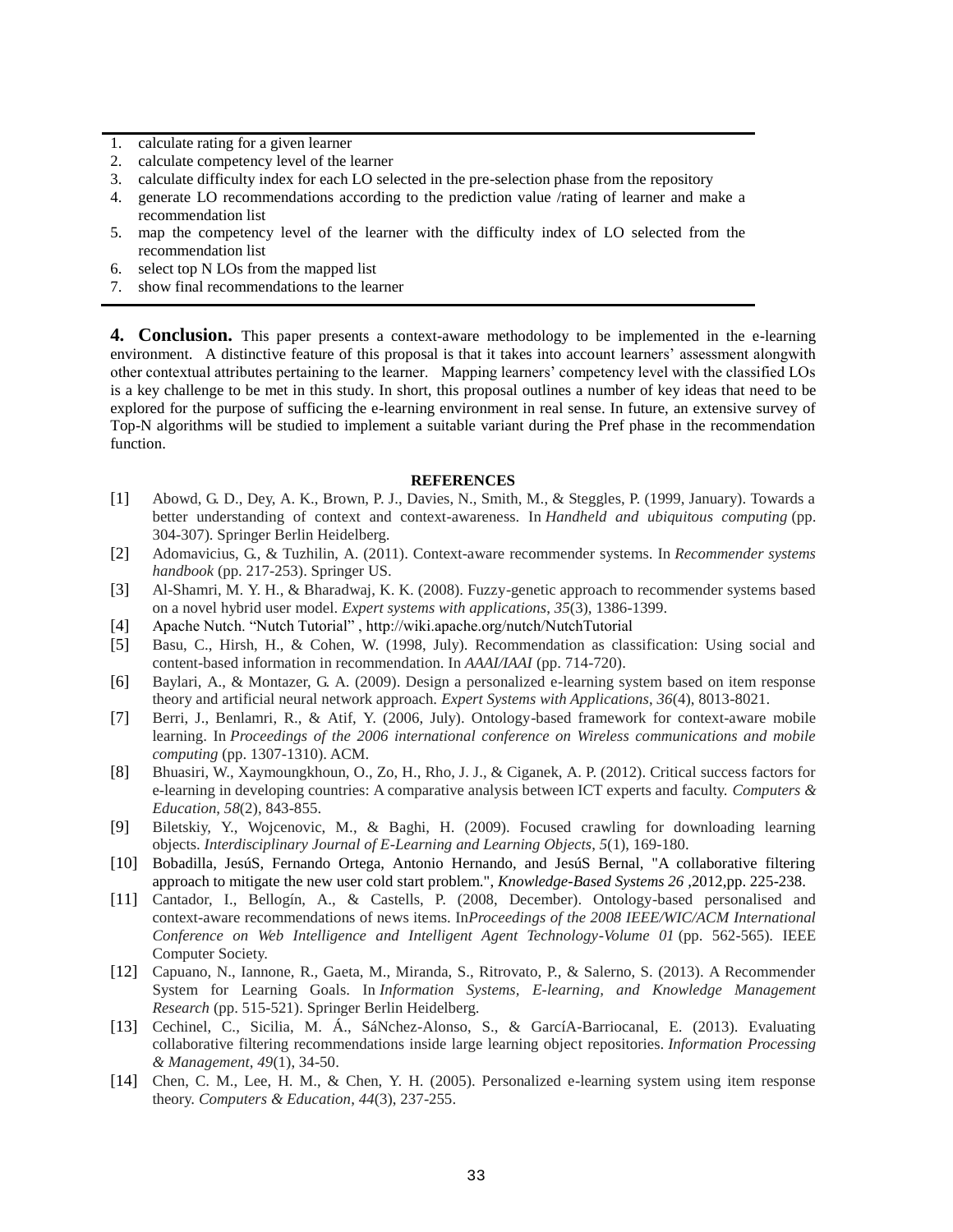- [15] Chen, C. M., Duh, L. J., & Liu, C. Y. (2004, March). A personalized courseware recommendation system based on fuzzy item response theory. In *e-Technology, e-Commerce and e-Service, 2004. EEE'04. 2004 IEEE International Conference on* (pp. 305-308). IEEE.
- [16] Cobos, C., Rodriguez, O., Rivera, J., Betancourt, J., Mendoza, M., LeóN, E., & Herrera-Viedma, E. (2013). A hybrid system of pedagogical pattern recommendations based on singular value decomposition and variable data attributes. *Information Processing & Management*, *49*(3), 607-625.
- [17] Dehak, N., Dehak, R., Glass, J. R., Reynolds, D. A., & Kenny, P. (2010, June). Cosine Similarity Scoring without Score Normalization Techniques. In Odyssey (p. 15).
- [18] Falchikov, N., & Goldfinch, J. (2000). Student peer assessment in higher education: A meta-analysis comparing peer and teacher marks. *Review of educational research*, *70*(3), 287-322.
- [19] Felfernig, A., & Burke, R. (2008, August). Constraint-based recommender systems: technologies and research issues. In *Proceedings of the 10th international conference on Electronic commerce* (p. 3). ACM.
- [20] Gallego, D., Barra, E., Aguirre, S., & Huecas, G. (2012, October). A model for generating proactive context-aware recommendations in e-learning systems. In*Frontiers in Education Conference (FIE), 2012* (pp. 1-6). IEEE.
- [21] Ghauth, K. I., & Abdullah, N. A. (2010). Measuring learner's performance in e-learning recommender systems. *Australasian Journal of Educational Technology*, *26*(6), 764-774.
- [22] Goldberg, D., Nichols, D., Oki, B. M., & Terry, D. (1992). Using collaborative filtering to weave an information tapestry. *Communications of the ACM*, *35*(12), 61-70.
- [23] Hodgins,Duval, Sutton & Weibel. (2002). Metadata principles and practicalities. *D-lib Magazine*, *8*(4), 16.
- [24] Huang, M. J., Huang, H. S., & Chen, M. Y. (2007). Constructing a personalized e-learning system based on genetic algorithm and case-based reasoning approach. *Expert Systems with Applications*, *33*(3), 551-564.
- [25] IEEE Learning Technology Standards Committee. "Draft standard for learning object metadata (IEEE 1484.12. 1-2002)." <http://ltsc. ieee. org/wg12/files/LOM\_1484\_12\_1\_v1\_Final\_Draft. pdf>. Acessado em 1, no. 05 (2002): 2011.
- [26] Kardan, A., & HENDIJANIFARD, F. (2011). Expert Finding System in E-Learning: Using Concept Maps.
- [27] Khrib, M. K., Jemn, M., & Nasraoui, O. (2008, July). Automatic recommendations for e-learning personalization based on web usage mining techniques and information retrieval. In *Advanced Learning Technologies, 2008. ICALT'08. Eighth IEEE International Conference on* (pp. 241-245). IEEE.
- [28] Krulwich, B. (1997). Lifestyle finder: Intelligent user profiling using large-scale demographic data. *AI magazine*, *18*(2), 37.
- [29] Kumar, V., Nesbit, J., & Han, K. (2005, July). Rating learning object quality with distributed bayesian belief networks: The why and the how. In *Advanced Learning Technologies, 2005. ICALT 2005. Fifth IEEE International Conference on* (pp. 685-687). IEEE.
- [30] Levandoski, J. J., Sarwat, M., Eldawy, A., & Mokbel, M. F. (2012, April). Lars: A location-aware recommender system. In *Data Engineering (ICDE), 2012 IEEE 28th International Conference on* (pp. 450-461). IEEE.
- [31] Li, Y., Niu, Z., Chen, W., & Zhang, W. (2011). Combining collaborative filtering and sequential pattern mining for recommendation in e-learning environment. In*Advances in Web-Based Learning-ICWL 2011* (pp. 305-313). Springer Berlin Heidelberg.
- [32] Liu, K., Gulliver, S. R., Li, W., & Yu, C. Service Science and Knowledge Innovation.
- [33] Lops, P., De Gemmis, M., & Semeraro, G. (2011). Content-based recommender systems: State of the art and trends. In *Recommender systems handbook* (pp. 73-105). Springer US.
- [34] Madeira, F. M. C., Abreu, S., & Quaresma, R. F. C. (2013). Hybrid Recommender Strategy in Learning: An Experimental Investigation. *Social Technologies*, *3*(1), 7-24.
- [35] Manouselis, N., Verbert, K., Ochoa, X., Wolpers, M., Drachsler, H., Bosnic, I., & Duval, E. (2012). Context-aware recommender systems for learning: a survey and future challenges. *Learning Technologies, IEEE Transactions on*, *5*(4), 318-335.
- [36] Manouselis, Nikos, Hendrik Drachsler, Katrien Verbert, and Erik Duval, "Recommender systems for learning." , *Springer Science & Business Media*, 2012.
- [37] Manouselis, N., Drachsler, H., Verbert, K., & Duval, E. (2012). *Recommender systems for learning*. Springer Science & Business Media.
- [38] Manouselis, N., Vuorikari, R., & Van Assche, F. (2010). Collaborative recommendation of e‐learning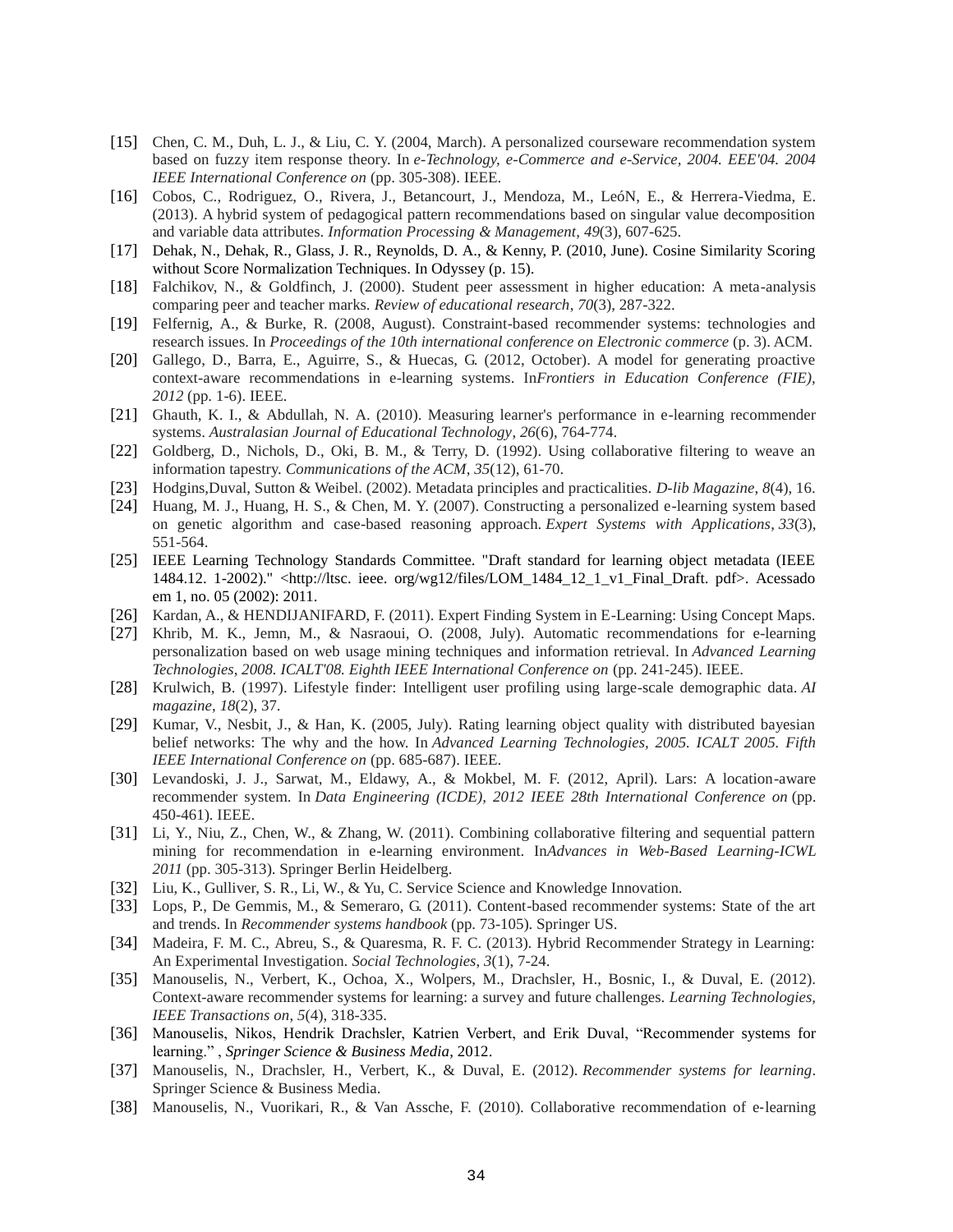resources: an experimental investigation. *Journal of Computer Assisted Learning*, *26*(4), 227-242.

- [39] Mayeku, B. (2014, October). Enhancing personalization and learner engagement through context-aware recommendation in TEL. In *Proceedings of the 8th ACM Conference on Recommender systems* (pp. 413-415). ACM.
- [40] Nadolski, R. J., Van den Berg, B., Berlanga, A. J., Drachsler, H., Hummel, H. G., Koper, R., & Sloep, P. B. (2009). Simulating light-weight personalised recommender systems in learning networks: A case for pedagogy-oriented and rating-based hybrid recommendation strategies. *Journal of Artificial Societies and Social Simulation*, *12*(1), 4.
- [41] Pazzani, M. J., & Billsus, D. (2007). Content-based recommendation systems. In *The adaptive web* (pp. 325-341). Springer Berlin Heidelberg.
- [42] Peis, E., del Castillo, J. M., & Delgado-López, J. A. (2008). Semantic recommender systems. analysis of the state of the topic. *Hipertext. net*, *6*, 1-5.
- [43] Ricci, F., Rokach, L., & Shapira, B. (2011). *Introduction to recommender systems handbook* (pp. 1-35). Springer US.
- [44] Romero, C., Espejo, P. G., Zafra, A., Romero, J. R., & Ventura, S. (2013). Web usage mining for predicting final marks of students that use Moodle courses. *Computer Applications in Engineering Education*, *21*(1), 135-146.
- [45] Roy, D., Sarkar, S., & Ghose, S. (2010). A comparative study of learning object metadata, learning material repositories, metadata annotation & an automatic metadata annotation tool. *Advances in Semantic Computing*, *2*, 103-126.
- [46] Salehi, M., & Kamalabadi, I. N. (2013). Hybrid recommendation approach for learning material based on sequential pattern of the accessed material and the learner"s preference tree. *Knowledge-Based Systems*, *48*, 57-69.
- [47] Salehi, M., Pourzaferani, M., & Razavi, S. A. (2013). Hybrid attribute-based recommender system for learning material using genetic algorithm and a multidimensional information model. *Egyptian Informatics Journal*, *14*(1), 67-78.
- [48] Shi, L., Cristea, A., Awan, M. S., Stewart, C., & Hendrix, M. (2013). Towards understanding learning behavior patterns in social adaptive personalized e-learning systems.
- [49] Shute, V., & Towle, B. (2003). Adaptive e-learning. *Educational Psychologist*,*38*(2), 105-114.
- [50] Symeonidis, P., Ntempos, D., & Manolopoulos, Y. (2014). *Recommender Systems for Location-based Social Networks*. Springer.
- [51] Tang, T. Y., Winoto, P., & McCalla, G. (2014). Further thoughts on context-aware paper recommendations for education. In *Recommender Systems for Technology Enhanced Learning* (pp. 159-173). Springer New York.
- [52] Tang, T. Y., & McCalla, G. (2003, July). Smart recommendation for an evolving e-learning system. In *Workshop on Technologies for Electronic Documents for Supporting Learning, International Conference on Artificial Intelligence in Education (AIED 2003)*.
- [53] Trewin, S. (2000). Knowledge-based recommender systems. *Encyclopedia of Library and Information Science: Volume 69-Supplement 32*, 180.
- [54] Verbert, K., Drachsler, H., Manouselis, N., Wolpers, M., Vuorikari, R., & Duval, E. (2011, February). Dataset-driven research for improving recommender systems for learning. In *Proceedings of the 1st International Conference on Learning Analytics and Knowledge* (pp. 44-53). ACM.
- [55] Wang, K., Gelgele, H. L., Wang, Y., Yuan, Q., & Fang, M. (2003). A hybrid intelligent method for modelling the EDM process. *International Journal of Machine Tools and Manufacture*, *43*(10), 995-999.
- [56] Wang, S. L., & Wu, C. Y. (2011). Application of context-aware and personalized recommendation to implement an adaptive ubiquitous learning system. *Expert Systems with applications*, *38*(9), 10831-10838.
- [57] Wen, H., Ding, G., Liu, C., & Wang, J. (2014). Matrix Factorization Meets Cosine Similarity: Addressing Sparsity Problem in Collaborative Filtering Recommender System. In *Web Technologies and Applications* (pp. 306-317). Springer International Publishing.
- [58] Wen, H., Fang, L., & Guan, L. (2012). A hybrid approach for personalized recommendation of news on the Web. *Expert Systems with Applications*, *39*(5), 5806-5814.
- [59] Yang, G., Wen, D., Chen, N. S., & Sutinen, E. (2012, July). Personalized Text Content Summarizer for Mobile Learning: An Automatic Text Summarization System with Relevance Based Language Model. In *Technology for Education (T4E), 2012 IEEE Fourth International Conference on* (pp. 90-97). IEEE.